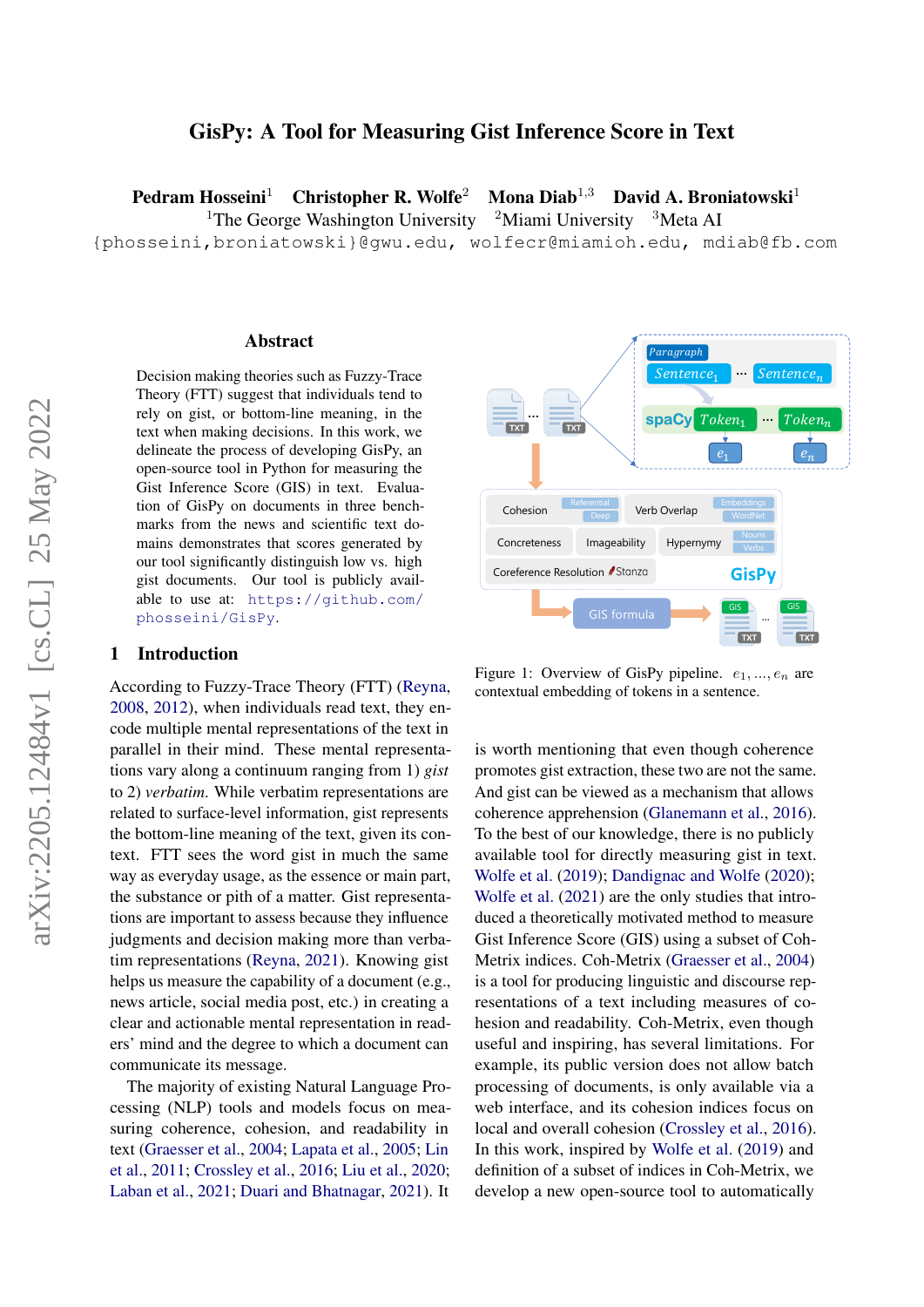compute GIS for a collection of text documents. We leverage the state-of-the-art NLP tools and models such as contextual language model embeddings to further improve the quality of indices in our tool.

Our contributions can be summarized as follows:

- We introduce the first open-source and publicly available tool to measure Gist Inference Score in text.
- We unify and standardize three benchmarks for measuring gist in text and report improved baselines on these benchmarks.
- By leveraging the explainability of indices in our tool, we investigate the role of individual indices in producing GIS for low vs. high gist documents across benchmarks.

### 2 Methods

In this section, we explain how we implement each of the indices in GisPy and compute GIS. We start by explaining common implementation features among indices followed by specific details about each of them.

#### 2.1 Local vs. Global Indices

We have taken different approaches in implementing indices for which we need to compute the overlap between words or sentences (e.g., semantic similarity). In particular, these indices are computed in two settings: 1) *local* and 2) *global*. In the local setting, we only take into account *consecutive/adjacent* words/sentences whereas in the global setting, we consider *all* pairs not just consecutive ones. Moreover, we compute indices one time by separating the paragraphs in text and another time by disregarding the paragraph boundaries. For clarity, we use postfixes listed in Table [1](#page-1-0) for these variations.

<span id="page-1-0"></span>

| <b>Postfix</b> | <b>Explanation</b>                 |
|----------------|------------------------------------|
| $*1$           | Local ignoring paragraph boundary  |
| $* a$          | Global ignoring paragraph boundary |
| $*_{1p}$       | Local at paragraph-level           |
| $*$ ap         | Global at paragraph-level          |

Table 1: Local and global index posfixes

We assume every document is broken into paragraphs  $\{P_0, P_1, ..., P_n\}$ , separated by at least one newline character, each with one or more sentences  ${S_{0,0}, S_{0,1}, ..., S_{i,j}}$  where each sentence has one

or more tokens  $\{t_{0,0,0}, t_{0,0,1}, ..., t_{i,j,k}\}$ . As an example, for a document with two paragraphs each with two and three sentences, respectively:

$$
P_0 \to \{S_{0,0}, S_{0,1}\}\
$$
  

$$
P_1 \to \{S_{1,0}, S_{1,1}, S_{1,2}\}\
$$

Where  $S_{i,j}$  is the  $j_{th}$  sentence of paragraph i, this is how we compute local and global versions of index *X* –assuming *X* measures the similarity among sentences and similarity is computed by ⊕:

$$
X_{-}1 = mean(S_{0,0} \oplus S_{0,1}, S_{0,1} \oplus S_{1,0},
$$
  
\n
$$
S_{1,0} \oplus S_{1,1}, S_{1,1} \oplus S_{1,2})
$$
  
\n
$$
X_{-}a = mean(S_{0,0} \oplus S_{0,1}, S_{0,0} \oplus S_{1,0},
$$
  
\n
$$
S_{0,0} \oplus S_{1,1}, S_{0,0} \oplus S_{1,2},
$$
  
\n
$$
S_{0,1} \oplus S_{1,0}, S_{0,1} \oplus S_{1,1},
$$
  
\n
$$
S_{0,1} \oplus S_{1,2}, S_{1,0} \oplus S_{1,1},
$$
  
\n
$$
S_{1,0} \oplus S_{1,2}, S_{1,1} \oplus S_{1,2})
$$
  
\n
$$
X_{-}1p = mean(S_{0,0} \oplus S_{0,1}, S_{1,0} \oplus S_{1,1},
$$
  
\n
$$
S_{1,1} \oplus S_{1,2})
$$
  
\n
$$
X_{-}ap = mean(S_{0,0} \oplus S_{0,1}, S_{1,0} \oplus S_{1,1},
$$
  
\n
$$
S_{1,0} \oplus S_{1,2}, S_{1,1} \oplus S_{1,2})
$$

#### 2.2 GisPy Indices Implementation

Referential Cohesion: This index (PCREFz in  $Coh-Metrix<sup>1</sup>$  $Coh-Metrix<sup>1</sup>$  $Coh-Metrix<sup>1</sup>$  reflects the overlap of words and ideas across sentences and the entire text. To measure this overlap, we leverage the Sentence Transformers [\(Reimers and Gurevych,](#page-8-13) [2019\)](#page-8-13)<sup>[2](#page-0-0)</sup> to compute the embeddings of all sentences in a document using the all-mpnet-base-v2 model.<sup>[3](#page-0-0)</sup> We chose this model since it provides the best quality and has the highest average performance among all the other models introduced by [Reimers and Gurevych](#page-8-13) [\(2019\)](#page-8-13). Once we computed the embeddings, to measure the overlap across all sentences, we find the cosine similarity between embeddings of every pair of sentences one time at paragraph-level and another time ignoring the paragraph boundaries. This process

 $1$ To make the comparison of our indices with Coh-Metrix easier, we mainly follow Coh-Metrix indices' names when naming our indices.

<sup>2</sup>[https://github.com/UKPLab/](https://github.com/UKPLab/sentence-transformers)

[sentence-transformers](https://github.com/UKPLab/sentence-transformers)  $3M$ odel is available on HuggingFace hub by the name:

sentence-transformers/all-mpnet-base-v2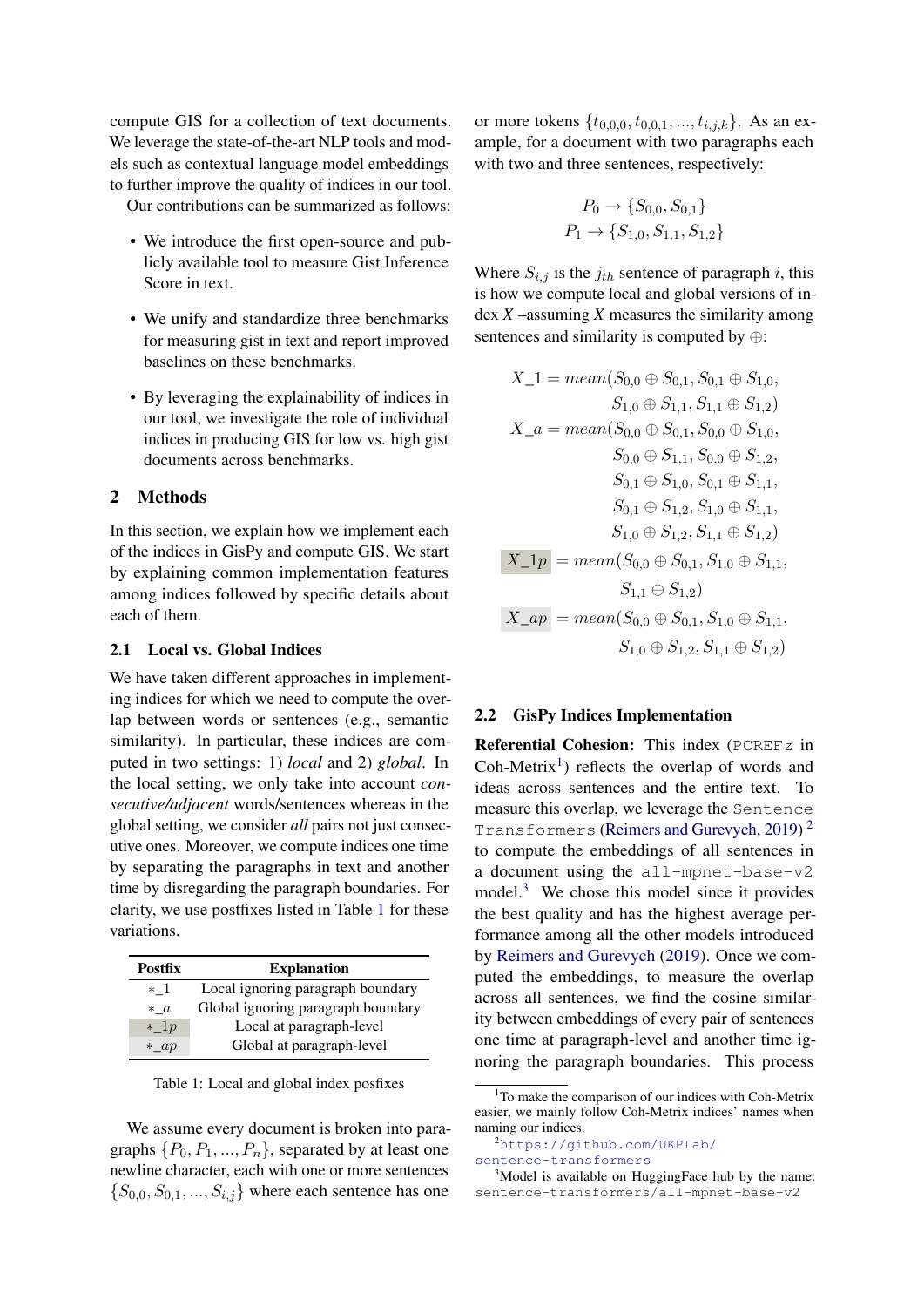<span id="page-2-0"></span>

Figure 2: Gist Inference Score (GIS) formula by [Wolfe et al.](#page-8-11) [\(2019\)](#page-8-11)

Referential sults 1r ndices erential c results in four indices of referential cohesion including: PCREF 1, PCREF a, PCREF 1p, PCREF\_ap.

We additionally implement a new index based on coreference resolution in paragraphs in a document. In particular, using Stanford CoreNLP's coreference tagger [\(Manning et al.,](#page-8-14) [2014\)](#page-8-14) through Stanza's wrapper [\(Qi et al.,](#page-8-15) [2020\)](#page-8-15), we first find the number of coreference chains (corefChain) to the number of sentences in each paragraph. Then we compute the mean value of all paragraphs as our index and call it CoREF.

Deep Cohesion: This dimension reflects the degree to which a text contains causal and intentional connectives. To find the incidence of causal connectives, we first created a list of causal markers in text. In particular, using the intra- and inter-sentence causal cues introduced by [Luo et al.](#page-8-16) [\(2016\)](#page-8-16), we manually generated a list of regular expression patterns and used these patterns to find the causal connectives in a document. Then we computed the total number of causal connectives to the number of sentences in the document as deep cohesion score. We call this index PCDC.

Verb Overlap: Based on FTT, abstract rather than concrete verb overlap across a text might help readers construct gist situation models. [Wolfe](#page-8-11) [et al.](#page-8-11) [\(2019\)](#page-8-11) use two indices from Coh-Metrix to measure the verb overlaps in text including *SMCAUSlsa* and *SMCAUSwn*. Inspired by Coh-Metrix, we make some changes to further improve these indices. In particular, instead of Latent Semantic Analysis (LSA) vectors, we leverage contextualized Pretrained Language Models (PLMs) to get token vector embeddings to later compute the cosine similarity among verbs. Our hypothesis is that since PLMs have encoded contextual knowledge of words in a text, they may be a better choice than LSA for computing the vector representation of verbs in the text. We use spaCy's<sup>[4](#page-0-0)</sup> transformer-based pipeline and the en\_core\_web\_trf model –which is based on *roberta-base* [\(Liu et al.,](#page-8-17) [2019\)](#page-8-17)– to compute token vector embeddings and find Part-of-speech (POS)

on in-<br>
tags. Different forms of this index in GisPy follow the name pattern SMCAUSe\_\* where *e* stands for language model *embedding*.

> To compute the WordNet verb overlap, we first find all synonym sets of verbs in a document in WordNet with POS tag *VERB*. Then for every pair of verbs, we check whether they belong to the same synonym set in WordNet or not. If yes, we assign score 1 to the verb pair, 0, otherwise. Then we compute the average of *1s* to the total number of sentences. Different implementations of this index follow the name pattern  $SMCAUSwn$ <sub>-</sub> $\star$ .

> Word Concreteness and Imageability: To compute word concreteness and imageability (PCCNC and WRDIMGc in Coh-Metrix) we use two different resources including 1) MRC Psycholinguistic Database Version 2 [\(Wilson,](#page-8-18) [1988\)](#page-8-18), a resource that is used by Coh-Metrix and 2) word concreteness and imageability prediction scores using a supervised method introduced by Ljubešić et al. [\(2018\)](#page-8-19).<sup>[5](#page-0-0)</sup> In each document, first we search tokens in these two resources based on their POS tags. Then we compute the average concreteness and imageability scores of all tokens in the document as the final scores. This process results in four scores in total named: PCCNC\_mrc, WRDIMGc\_mrc, PCCNC\_megahr, WRDIMGc\_megahr (two scores for each resource).

> Hypernymy Nouns & Verbs: This index shows the specificity of a word in a hierarchy. The idea is that words with more levels of hierarchy are less likely to help readers form gist inference than words with fewer levels [\(Wolfe et al.,](#page-8-11) [2019\)](#page-8-11). To compute this index, we first list all Nouns and Verbs in a document. Then for each word in the list, we find all synonym sets in the WordNet with the same part of speech tag (Noun or Verb). And, we compute the average *hypernym path* length of all synonym sets of a word. The reason we find all synonym sets of a word instead of only one is that every word can have more than one synonym sets with the same part of speech and there is no way to

<sup>4</sup><https://spacy.io/>

<sup>5</sup>[https://github.com/clarinsi/](https://github.com/clarinsi/megahr-crossling) [megahr-crossling](https://github.com/clarinsi/megahr-crossling)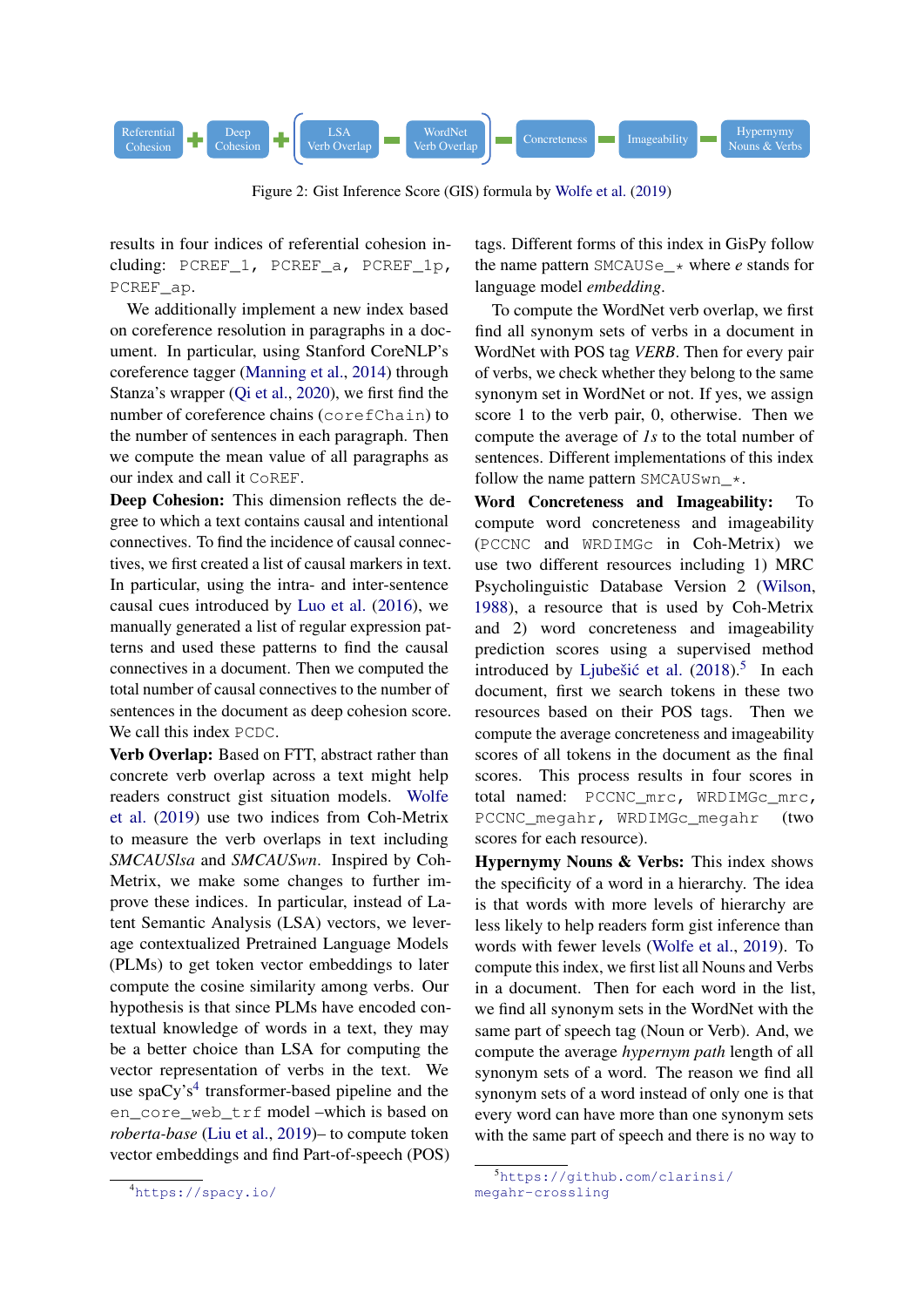know which synonym set has the same meaning as the word in the document. In future work, it would be interesting to see how we can find the synonym set that is closest in meaning to a word in context.

## 2.3 Computing GIS

Since indices can be on different scales, after computing all indices and before computing GIS which is a linear combination of these indices, we normalize all indices by converting them to z-scores. Then using the formula shown in Figure [2,](#page-2-0) we compute the final GIS for every document.[6](#page-0-0) Documents with scores greater than zero in the positive direction have higher, and smaller scores than zero in the negative direction have lower levels of gist, respectively.

## 3 Experiments

To test whether GisPy can correctly group and measure the level of gist in documents, we run our tool on a collection of datasets with known gist levels –low or high. We selected three benchmarks including two introduced by [Wolfe et al.](#page-8-11) [\(2019\)](#page-8-11) and one introduced by [Broniatowski et al.](#page-8-20) [\(2016\)](#page-8-20) to test the quality of scores in our tool. We give more detail about these benchmarks in the following subsections. Before running GisPy, we also run Coh-Metrix on each dataset and compute GIS using the original Coh-Metrix indices. Our goal for doing so is to: 1) make sure we have a reliable gold standard that we can compare GisPy scores with and 2) reproduce the results from [Wolfe et al.](#page-8-11) [\(2019\)](#page-8-11). Once we computed the GIS score using GisPy, to compare low vs. high gist groups, we compare the mean of their GIS scores. Moreover, we run a Student's t-test with the null hypothesis that there is no difference between the two groups in terms of the level of gist. The goal of running the t-test is to see whether our scores can *significantly* distinguish groups with lower and higher levels of gist.

Also, since for five indices including Referential Cohesion, Verb Overlap based on Embeddings, Verb Overlap using WordNet, Concreteness, and Imageability we have multiple implementations, we compute the final GIS based on all possible combinations of these indices (320 sets of indices

for each benchmark). Our goal is to find out what implementation of each index contributes better to distinguishing low vs. high gist documents. In a separate analysis, we also run two robustness tests to ensure our results are not biased by seeing all possible combinations of indices.

### 3.1 Benchmarks

### 3.1.1 News Reports vs. Editorials

This benchmark includes 50 documents in two groups including 1) News Reports and 2) Editorials. Based on [Wolfe et al.](#page-8-11) [\(2019\)](#page-8-11), compared to News Editorials that provide a more coherent narrative, Reports are more focused on facts. As a result, News Reports tend to have a lower level of gist than Editorials.

### 3.1.2 Journal Article Methods vs. Discussion

This benchmark includes 25 pairs of Methods and Discussion sections (total 50 text documents) from the same peer-reviewed scientific psychology journal articles. Based on [Wolfe et al.](#page-8-11) [\(2019\)](#page-8-11), while the Methods section provides enough detail so that the results of an article could be replicated, the Discussion section emphasizes interpretation of results. Hence, the Discussion section should produce a higher gist score than the Methods. This approach also controls for a number of variables such as author, journal, and topic.

### 3.1.3 Disneyland Measles Outbreak Data

Disneyland Measles Outbreak Data introduced by [Broniatowski et al.](#page-8-20) [\(2016\)](#page-8-20) also annotates gist. Documents in this dataset are articles (e.g., news) that are manually annotated by Amazon Mechanical Turk. There are a total of 191 articles with gist annotation among which there are *Gist-Yes: 147*, *Gist-No: 38*, and *unsure: 6* gist labels. We leave out the *unsure* labels. Since full text of articles in this dataset were not available and each article only had a URL associated with it, we retrieved the full texts using the provided URLs. For those URLs that were no longer available, we used Wayback Machine to find the most recent image of the URL. In the end, we manually cleaned all articles and fixed the paragraph boundaries.

#### 4 Results and Discussion

Results of running GisPy on three benchmarks are shown in Tables [2,](#page-5-0) [3,](#page-5-1) and [4.](#page-6-0) For each benchmark, we listed the top 10 combinations that most

 ${}^{6}$ To enable computation of weighted combination of indices or calculating GIS in a different way (e.g., by removing some indices,) we have defined a *weight* variable for each index that can be easily modified and multiplied by its associated index.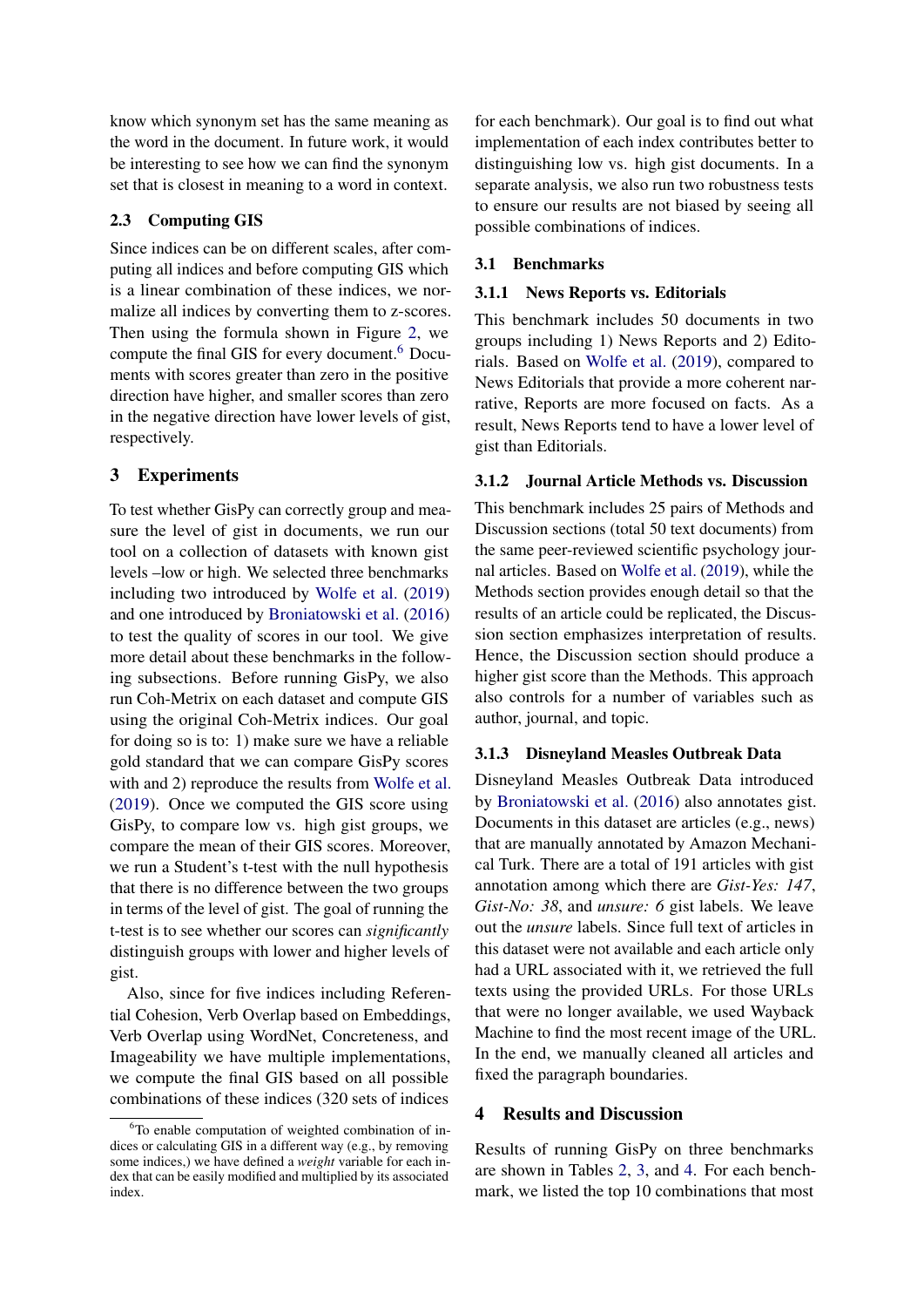significantly distinguish low vs. high gist documents. As can be seen, for indices that we have paragraph-level vs. non-paragraph-level implementations, in the majority of cases, paragraph-level indices achieve better results. We do not necessarily observe a strong difference between local vs. global implementations. Also, for concreteness and imageability indices, almost all the time we see better performance when we use *megahr* scores by Ljubešić et al. [\(2018\)](#page-8-19). We leveraged *megahr* as a replacement for MRC that was originally used by Coh-Metrix.

Comparisons of individuals indices for low vs. high gist documents from the best combination on each benchmark are shown in Figures [3,](#page-4-0) [4,](#page-4-1) and [5.](#page-5-2)

<span id="page-4-0"></span>

Figure 3: Indices of best GIS on *Reports (Low Gist) vs. Editorials (High Gist)*. All values are z-scores.

In Table [5,](#page-6-1) we also report the comparison of our best results on each benchmark with two other implementations including 1) GIS computed based on the indices of Coh-Metrix, and 2) GIS reported by [Wolfe et al.](#page-8-11) [\(2019\)](#page-8-11) (For Disney, since we are the first to create a gist benchmark and report a baseline on this dataset, there are no other baselines). As can be seen, on the Reports vs. Editorials and Methods vs. Discussion we achieved performance on par with and slightly better than Coh-Metrix. And we achieved a significantly better distinguishment of low vs. high gist documents than what was reported by [Wolfe et al.](#page-8-11) [\(2019\)](#page-8-11). And on Disney, GisPy significantly outperformed Coh-Metrix. These results show that we not only could replicate GIS indices, but in contrast to Coh-Metrix, we im-

<span id="page-4-1"></span>

Figure 4: Indices of best GIS on *Methods (Low Gist) vs. Discussion (High Gist)*. All values are z-scores.

proved indices in a fully open and transparent way. We hope this implementation transparency helps further improvement of these indices.

#### 4.1 Testing Robustness

We did further testing to see whether our results are robust and generalize across all three benchmarks from the news and scientific text genres.

Test 1: First, out of all combinations of indices, we separated those that significantly distinguished low and high gist groups in each benchmark resulting in 38, 281, 110 combinations for Report vs. Editorials, Methods vs. Discussion, and Disney benchmarks, respectively. We noticed that *all* combinations that are statistically significant in terms of t-test in Reports vs. Editorials benchmark are also statistically significant in the other two benchmarks. In other words, there are 38 different combinations of indices that significantly distinguish low and high gist documents in *all* benchmarks. This confirms the robustness of indices implementation and their generalization across the three benchmarks.

Test 2: Second, we ran an extra experiment to ensure our best GIS scores on each benchmark are also robust when we do not know all possible combinations of indices to pick the best one. In particular, for each benchmark, using three different random seeds, we randomly split texts into a train and a test set each with a balanced number of low and high gist documents. Then we computed GIS for documents in the train set and chose the best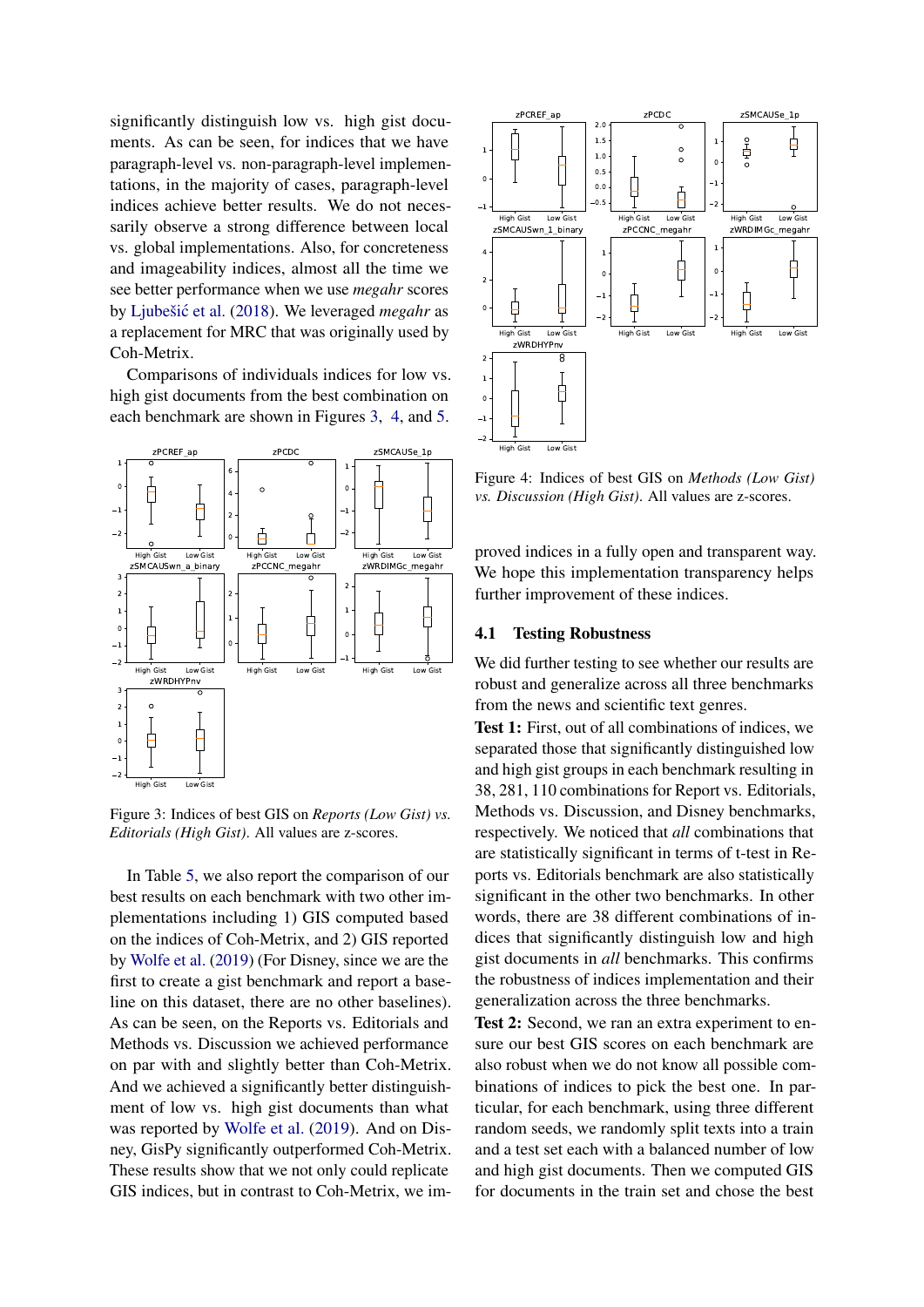<span id="page-5-0"></span>

|                |                | <b>Indices Combination</b> |              |         |                 |                  |                 |             |                               |
|----------------|----------------|----------------------------|--------------|---------|-----------------|------------------|-----------------|-------------|-------------------------------|
| <b>PCREF</b>   | <b>SMCAUSe</b> | <b>SMCAUS</b> wn           | <b>PCCNC</b> | WRDIMGc | <b>Low Gist</b> | <b>High Gist</b> | <b>Distance</b> | t-statistic | p-value                       |
| ap             | 1p             | a                          | megahr       | megahr  | $-3.842$        | $-1.292$         | 2.551           | 3.643       | $* 7 \times 10^{-4}$          |
| 1 <sub>p</sub> | 1 <sub>p</sub> | a                          | megahr       | megahr  | $-3.833$        | $-1.365$         | 2.467           | 3.535       | $*9 \times 10^{-4}$           |
| ap             | 1 <sub>p</sub> | a                          | megahr       | mrc     | $-3.850$        | $-1.567$         | 2.283           | 3.265       | $* 2 \times 10^{-3}$          |
| 1 <sub>p</sub> | 1 <sub>p</sub> | a                          | megahr       | mrc     | $-3.840$        | $-1.640$         | 2.200           | 3.152       | $*3 \times 10^{-3}$           |
| ap             |                | a                          | megahr       | megahr  | $-3.018$        | $-0.830$         | 2.189           | 3.216       | $* 2 \times 10^{-3}$          |
| ap             | 1 <sub>p</sub> | a                          | mrc          | megahr  | $-3.817$        | $-1.662$         | 2.155           | 2.967       | $*5 \times 10^{-3}$           |
| 1 <sub>p</sub> |                | a                          | megahr       | megahr  | $-3.009$        | $-0.903$         | 2.106           | 3.088       | $*3 \times 10^{-3}$           |
| 1 <sub>p</sub> | 1 <sub>p</sub> | a                          | mrc          | megahr  | $-3.807$        | $-1.736$         | 2.072           | 2.857       | * 6 $\times$ 10 <sup>-3</sup> |
| ap             |                | a                          | megahr       | mrc     | $-3.026$        | $-1.104$         | 1.921           | 2.792       | $* 8 \times 10^{-3}$          |
| ap             | 1 <sub>p</sub> | a                          | mrc          | mrc     | $-3.824$        | $-1.937$         | 1.887           | 2.429       | $* 2 \times 10^{-2}$          |

Table 2: Top 10 GIS scores computed for Reports (*Low Gist*) vs. Editorials (*High Gist*). ap: all pairs at paragraph-level, 1p: only consecutive/adjacent pairs at paragraph-level, a: all pairs in entire document, 1: only consecutive/adjacent pairs in entire document. \* significant p-value ( $p \le 0.05$ )

<span id="page-5-1"></span>

|                |                | <b>Indices Combination</b> |              |         |                 |                  |                 |             |                       |
|----------------|----------------|----------------------------|--------------|---------|-----------------|------------------|-----------------|-------------|-----------------------|
| <b>PCREF</b>   | <b>SMCAUSe</b> | <b>SMCAUS</b> wn           | <b>PCCNC</b> | WRDIMGc | <b>Low Gist</b> | <b>High Gist</b> | <b>Distance</b> | t-statistic | p-value               |
| ap             | 1 <sub>p</sub> |                            | megahr       | megahr  | $-0.282$        | 4.730            | 5.012           | 7.188       | * $4 \times 10^{-9}$  |
| ap             | ap             |                            | megahr       | megahr  | $-0.576$        | 4.414            | 4.991           | 6.528       | * $4 \times 10^{-8}$  |
| ap             | 1 <sub>p</sub> | 1 <sub>p</sub>             | megahr       | megahr  | $-0.180$        | 4.701            | 4.881           | 7.829       | * $4 \times 10^{-10}$ |
| a              | 1 <sub>p</sub> |                            | megahr       | megahr  | $-1.203$        | 3.678            | 4.881           | 7.424       | * $2 \times 10^{-9}$  |
| ap             | ap             | 1 <sub>p</sub>             | megahr       | megahr  | $-0.474$        | 4.386            | 4.860           | 6.883       | $*10^{-8}$            |
| a              | ap             |                            | megahr       | megahr  | $-1.497$        | 3.362            | 4.860           | 6.460       | $* 5 \times 10^{-8}$  |
| 1 <sub>p</sub> | 1 <sub>p</sub> |                            | megahr       | megahr  | $-0.159$        | 4.670            | 4.829           | 6.989       | $* 8 \times 10^{-9}$  |
| 1 <sub>p</sub> | ap             |                            | megahr       | megahr  | $-0.453$        | 4.355            | 4.808           | 6.328       | $* 8 \times 10^{-8}$  |
| a              | 1 <sub>p</sub> | 1 <sub>p</sub>             | megahr       | megahr  | $-1.101$        | 3.649            | 4.750           | 7.820       | * $4 \times 10^{-10}$ |
| a              | ap             | 1 <sub>p</sub>             | megahr       | megahr  | $-1.395$        | 3.333            | 4.729           | 6.594       | $*3 \times 10^{-8}$   |

Table 3: Top 10 GIS scores computed for Methods (*Low Gist*) vs. Discussion (*High Gist*). ap: all pairs at paragraph-level, 1p: only consecutive/adjacent pairs at paragraph-level, a: all pairs in entire document, 1: only consecutive/adjacent pairs in entire document. \* significant p-value ( $p \leq 0.05$ )

<span id="page-5-2"></span>

Figure 5: Indices of best GIS on *Disney Gist=No (Low Gist) vs. Gist=Yes (High Gist)*. All values are z-scores.

combination of indices that achieved the largest GIS distance between low and high gist groups. Then using that combination we computed GIS for documents in the test set. Results are reported in Tables [6.](#page-7-0) As can be seen in the table, in all three benchmarks, the best indices combination on the train set also significantly distinguished the low and high gist documents in the test set. This further confirms that our GisPy indices are also robust when tested on unseen documents.

We also analyzed the individual indices from best combinations on the train set in robustness test 2. These combinations are listed in Table [7.](#page-7-1) We noticed that for *PCREF* and *SMCAUSe*, in %83 of the experiments, zPCREF\_ap and zSMCAUSe\_1p are part of the best combination. Also, for these two indices, in %89 of the times we obtained a better result using paragraph-level implementations than when we ignore paragraph boundaries. In other words, we obtain a better result by computing referential cohesion and semantic verb overlap using word embeddings at paragraph-level most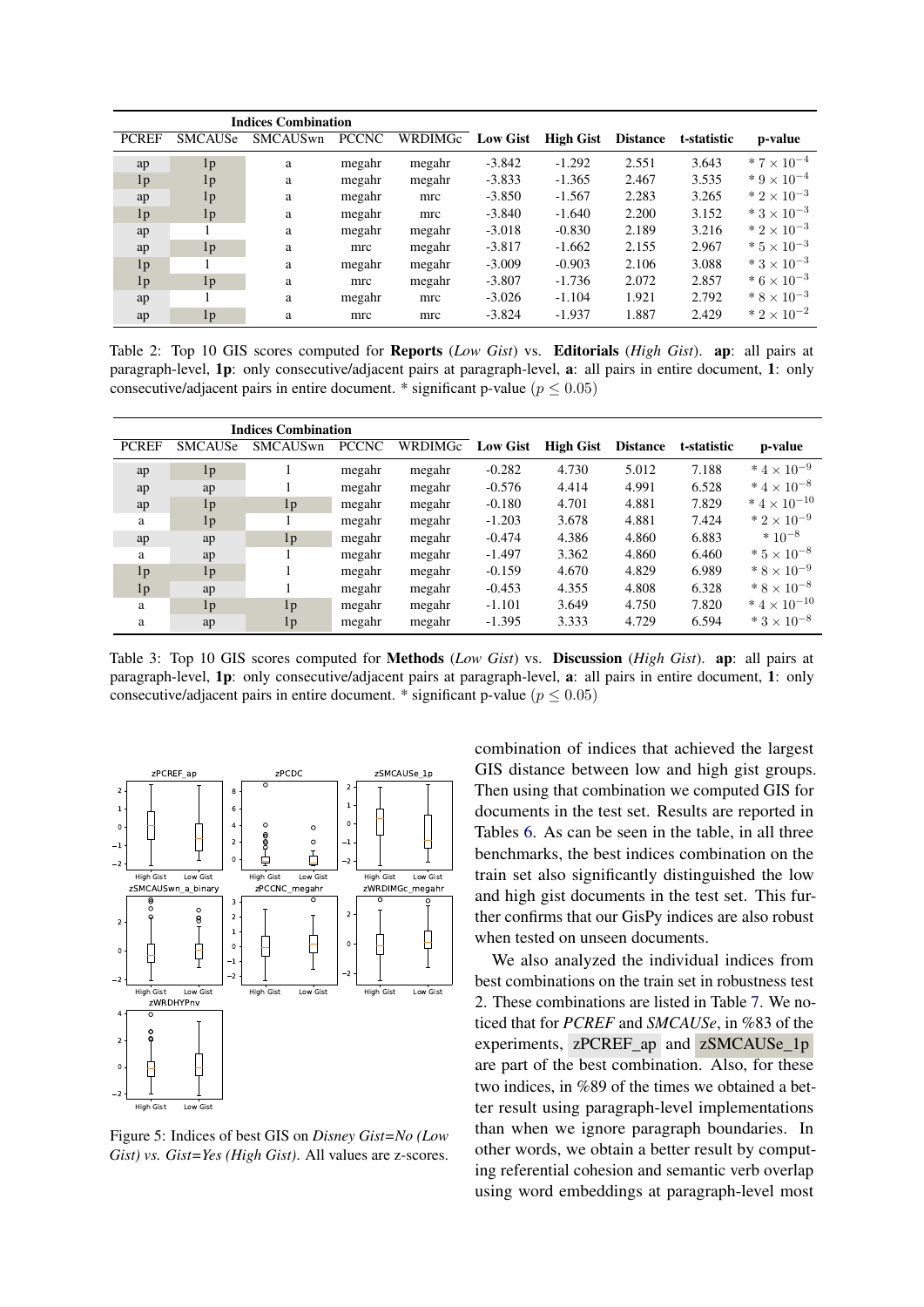<span id="page-6-0"></span>

| <b>Indices Combination</b> |                |                             |              |                |             |          |                 |             |                      |
|----------------------------|----------------|-----------------------------|--------------|----------------|-------------|----------|-----------------|-------------|----------------------|
| <b>PCREF</b>               | <b>SMCAUSe</b> | <b>SMCAUS</b> <sub>wn</sub> | <b>PCCNC</b> | <b>WRDIMGC</b> | $Gist = No$ | Gist=Yes | <b>Distance</b> | t-statistic | p-value              |
| ap                         | 1p             | a                           | megahr       | megahr         | $-1.921$    | 0.497    | 2.418           | 3.440       | $* 7 \times 10^{-4}$ |
| 1 <sub>p</sub>             | 1 <sub>p</sub> | a                           | megahr       | megahr         | $-1.911$    | 0.494    | 2.405           | 3.410       | $* 8 \times 10^{-4}$ |
| ap                         | 1 <sub>p</sub> |                             | megahr       | megahr         | $-1.729$    | 0.447    | 2.176           | 3.158       | $* 2 \times 10^{-3}$ |
| 1 <sub>p</sub>             | 1 <sub>p</sub> |                             | megahr       | megahr         | $-1.719$    | 0.444    | 2.164           | 3.131       | $* 2 \times 10^{-3}$ |
| ap                         | 1 <sub>p</sub> | a                           | mrc          | megahr         | $-1.676$    | 0.433    | 2.109           | 3.416       | $* 8 \times 10^{-4}$ |
| 1 <sub>p</sub>             | 1 <sub>p</sub> | a                           | mrc          | megahr         | $-1.666$    | 0.431    | 2.097           | 3.384       | $*9 \times 10^{-4}$  |
| ap                         | 1p             | a                           | megahr       | mrc            | $-1.652$    | 0.427    | 2.079           | 3.415       | $* 8 \times 10^{-4}$ |
| 1 <sub>p</sub>             | 1p             | a                           | megahr       | mrc            | $-1.642$    | 0.424    | 2.066           | 3.381       | $*9 \times 10^{-4}$  |
| ap                         | 1 <sub>p</sub> | ap                          | megahr       | megahr         | $-1.557$    | 0.403    | 1.960           | 3.001       | $*3 \times 10^{-3}$  |
| ap                         | ap             | a                           | megahr       | megahr         | $-1.554$    | 0.402    | 1.956           | 2.950       | * $4 \times 10^{-3}$ |

Table 4: Top 10 GIS scores computed by GisPy for Gist=No vs. Gist=Yes articles in the Disney dataset. ap: all pairs at paragraph-level, 1p: only consecutive/adjacent pairs at paragraph-level, a: all pairs in entire document, 1: only consecutive/adjacent pairs in entire document. \* significant p-value ( $p \leq 0.05$ )

<span id="page-6-1"></span>

| <b>Benchmark</b>       | Approach                     | <b>Low Gist</b>      | <b>High Gist</b>  | <b>Distance</b> | t-statistic    | p-value                                    |
|------------------------|------------------------------|----------------------|-------------------|-----------------|----------------|--------------------------------------------|
|                        | $\frac{1}{10}$               | $-3.842$             | $-1.292$          | 2.551           | 3.643          | * $7 \times 10^{-4}$                       |
| Reports vs. Editorials | Coh-Metrix                   | $-4.148$             | $-1.613$          | 2.535           | 3.826          | $*3 \times 10^{-4}$                        |
|                        | (Wolfe et al., 2019)         | $-0.620$             | $-0.252$          | 0.368           |                |                                            |
|                        | $\frac{1}{10}$               | $-0.282$             | 4.730             | 5.012           | 7.188          | $*3 \times 10^{-9}$                        |
| Methods vs. Discussion | Coh-Metrix                   | $-2.077$             | 2.933             | 5.010           | 6.331          | * $7 \times 10^{-8}$                       |
|                        | (Wolfe et al., 2019)         | $-0.297$             | 0.45              | 0.747           |                |                                            |
| Disney                 | $\frac{1}{10}$<br>Coh-Metrix | $-1.921$<br>$-1.148$ | 0.497<br>$-0.151$ | 2.418<br>0.998  | 3.440<br>1.878 | * $7 \times 10^{-4}$<br>$6 \times 10^{-2}$ |

Table 5: Comparison of GIS scores generated by GisPy vs. other methods for all benchmarks. \* significant p-value  $(p \le 0.05)$ 

of the time. For *PCCNC* and *WRDIMGc*, in all experiments with the exception of only one case only for *WRDIMGc*, scores computed by *megahr* achieved the best performance. And finally for *SMCAUSwn*, in %67 of the experiments, the *\*\_a* implementation resulted in a better distinguishment between low and high gist documents than the local (*\*\_1*) implementation. Also, in only two experiments the paragraph-level *SMCAUSwn* worked better than its non-paragraph-level implementation. Additionally, we dug a little deeper to understand why there is a difference between local vs. global *SMCAUSwn* across benchmarks. We noticed that the local indices only perform better in the Methods vs. Discussion dataset. So we took a closer look to understand why this is the case. Interestingly, when we computed the ratio of the number of sentences to the number of paragraphs for all benchmarks, we observed that ratios for Reports vs. Editorials and Disney benchmarks, where global indices achieve a better performance, are 1.89 and 2.04, respectively. And for Methods vs. Discussion where local indices perform better, the ratio is 6.48

which is significantly greater than the other two benchmarks. This may suggest that the density of paragraphs in terms of the number of sentences in each paragraph is one factor we need to keep in mind when selecting what implementation we want to choose for a benchmark. It would be interesting to run this analysis on more documents to see how our observation generalizes across different datasets.

## 5 Next Steps and Future Work

Despite achieving significant improvements and solid results from robustness tests on three benchmarks from two domains, there is still great room to further improve the quality of GisPy indices. In this section, we list challenges in the current implementation of GisPy and explain what we think can be a proper next step and direction in addressing them. We hope these insights inspire the community to keep working on this exciting line of research.

We did our best to bring three different benchmarks for measuring gist inference score to life by aggregating, standardizing, and making them very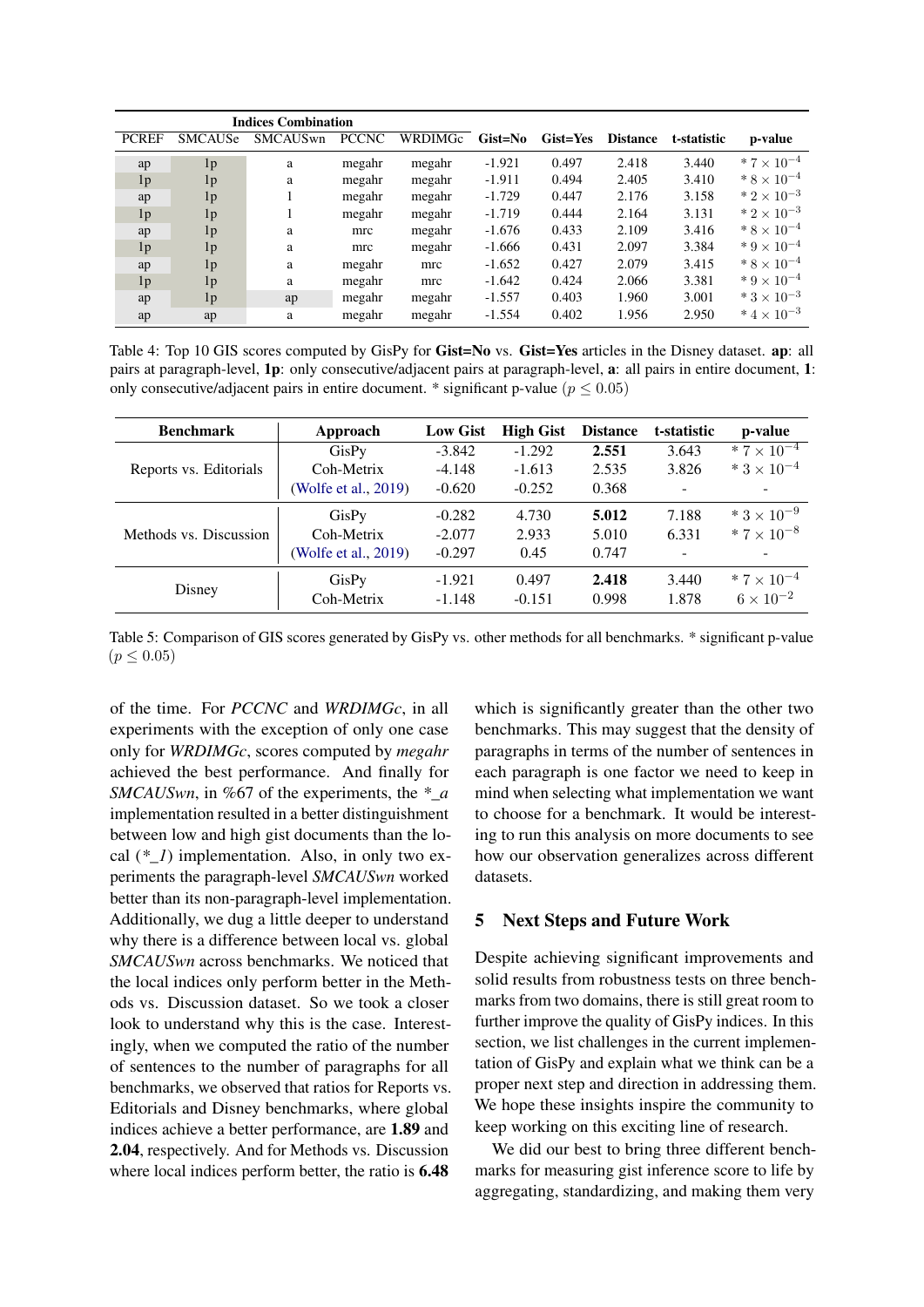<span id="page-7-0"></span>

|                             |          | Train              |                      |          | Test      |                               |
|-----------------------------|----------|--------------------|----------------------|----------|-----------|-------------------------------|
| <b>Benchmark</b>            |          | Low Gist High Gist | p-value              | Low Gist | High Gist | p-value                       |
| Reports vs. Editorials      | $-3.770$ | $-1.131$           | $* 2 \times 10^{-2}$ | $-3.663$ | $-1.413$  | $*5 \times 10^{-2}$           |
| Methods vs. Discussion      | $-0.634$ | 4.538              | $* 7 \times 10^{-5}$ | $-0.342$ | 4.346     | $* 2 \times 10^{-4}$          |
| Disney Gist=Yes vs. Gist=No | $-1.926$ | 0.496              | * $4 \times 10^{-2}$ | -1.910   | 0.493     | * 4 $\times$ 10 <sup>-2</sup> |

<span id="page-7-1"></span>Table 6: GisPy GIS scores for train and test sets on all benchmarks. \* significant p-value ( $p \le 0.05$ )

| <b>Benchmark (S/P Ratio)</b> | <b>PCREF</b>   | <b>SMCAUSe</b> | <b>SMCAUSwn</b> | <b>PCCNC</b> | <b>WRDIMGc</b> |
|------------------------------|----------------|----------------|-----------------|--------------|----------------|
|                              | ap             | 1              | a               | megahr       | megahr         |
|                              | ap             | 1 <sub>p</sub> | a               | megahr       | megahr         |
| Reports vs. Editorials       | ap             | 1 <sub>p</sub> | a               | megahr       | megahr         |
| (1.89)                       | ap             | 1 <sub>p</sub> | a               | megahr       | megahr         |
|                              | ap             | 1 <sub>p</sub> | a               | megahr       | mrc            |
|                              | ap             | 1 <sub>p</sub> | a               | megahr       | megahr         |
|                              | ap             | 1 <sub>p</sub> | $\mathbf{1}$    | megahr       | megahr         |
|                              | ap             | ap             | 1               | megahr       | megahr         |
| Methods vs. Discussion       | ap             | 1 <sub>p</sub> | 1               | megahr       | megahr         |
| (6.48)                       | a              | 1 <sub>p</sub> | 1 <sub>p</sub>  | megahr       | megahr         |
|                              | ap             | ap             | 1 <sub>p</sub>  | megahr       | megahr         |
|                              | ap             | 1 <sub>p</sub> | 1               | megahr       | megahr         |
|                              | ap             | 1 <sub>p</sub> | a               | megahr       | megahr         |
|                              | 1 <sub>p</sub> | 1 <sub>p</sub> | a               | megahr       | megahr         |
| Disney                       | ap             | 1 <sub>p</sub> | a               | megahr       | megahr         |
| (2.04)                       | ap             | 1 <sub>p</sub> | a               | megahr       | megahr         |
|                              | ap             | 1 <sub>p</sub> | a               | megahr       | megahr         |
|                              | 1 <sub>p</sub> | 1 <sub>p</sub> | a               | megahr       | megahr         |

Table 7: Best combinations in robustness Test 2 on the train set for all experiments separated by benchmark.

easy to use. However, since measuring gist is a relatively newer and less investigated topic compared to readability, coherence, or cohesion, there is still a need for having higher quality benchmarks from different domains. The benchmarks we have tested our tool with are mainly from the news and scientific text domains. It would be interesting to see how our tool can be tuned on not only more documents from these domains but also other genres of text.

Also, our PCDC index, even though based on strong causal connective markers, mainly covers the explicit causal relations while not all causal relations are expressed explicitly in text. It would be interesting to think how we can enhance the quality of this index by also including implicit relations and disambiguating causal connectives that can also be non-causal (e.g., temporal markers such as *since* or *after*) or leveraging discourse parsers such as DiscoPy [\(Knaebel,](#page-8-21) [2021\)](#page-8-21).

We initially hypothesized that utilizing coreference resolution chains (CoREF index) may also help us improve the referential cohesion index. By

looking at the most significant combinations of indices in each benchmark, we noticed that CoREF appeared in 0/38, 53/281, 1/110 combinations for Report vs. Editorials, Methods vs. Discussion, and Disney benchmarks, respectively. As a followup, it would be interesting to see how coreference resolution can be leveraged in a different way – individually or in combination with other implementations of referential cohesion– to further improve this index.

## 6 Conclusion

In this work, we introduced GisPy, a new opensource tool for measuring Gist Inference Score (GIS) in text. Evaluation of GisPy and robustness tests on three different benchmarks of low and high gist documents demonstrate that our tool can significantly distinguish documents with different levels of gist. We hope making GisPy publicly available inspires the research community to further improve indices of measuring gist inference in text.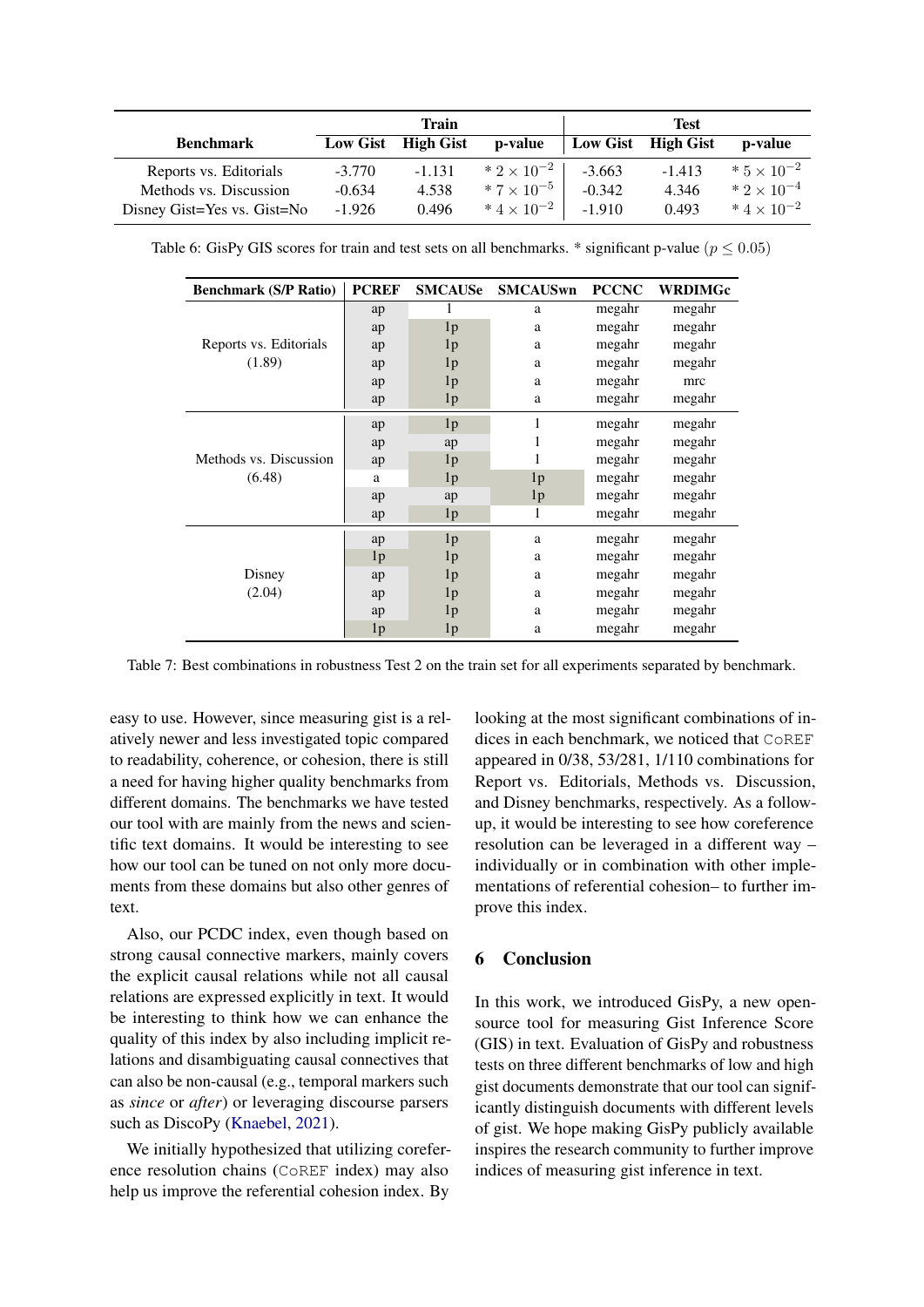## References

- <span id="page-8-20"></span>David A Broniatowski, Karen M Hilyard, and Mark Dredze. 2016. Effective vaccine communication during the disneyland measles outbreak. *Vaccine*, 34(28):3225–3228.
- <span id="page-8-6"></span>Scott A Crossley, Kristopher Kyle, and Danielle S Mc-Namara. 2016. The tool for the automatic analysis of text cohesion (taaco): Automatic assessment of local, global, and text cohesion. *Behavior research methods*, 48(4):1227–1237.
- <span id="page-8-12"></span>Mitchell Dandignac and Christopher R Wolfe. 2020. Gist inference scores predict gist memory for authentic patient education cancer texts. *Patient Education and Counseling*, 103(8):1562–1567.
- <span id="page-8-9"></span>Swagata Duari and Vasudha Bhatnagar. 2021. Ffcd: A fast-and-frugal coherence detection method. *IEEE Access*.
- <span id="page-8-10"></span>Reinhild Glanemann, Pienie Zwitserlood, Jens Bölte, and Christian Dobel. 2016. Rapid apprehension of the coherence of action scenes. *Psychonomic bulletin & review*, 23(5):1566–1575.
- <span id="page-8-3"></span>Arthur C Graesser, Danielle S McNamara, Max M Louwerse, and Zhiqiang Cai. 2004. Coh-metrix: Analysis of text on cohesion and language. *Behavior research methods, instruments, & computers*, 36(2):193–202.
- <span id="page-8-21"></span>René Knaebel. 2021. [discopy: A neural system for](https://doi.org/10.18653/v1/2021.codi-main.12) [shallow discourse parsing.](https://doi.org/10.18653/v1/2021.codi-main.12) In *Proceedings of the 2nd Workshop on Computational Approaches to Discourse*, pages 128–133, Punta Cana, Dominican Republic and Online. Association for Computational Linguistics.
- <span id="page-8-8"></span>Philippe Laban, Luke Dai, Lucas Bandarkar, and Marti A Hearst. 2021. Can transformer models measure coherence in text: Re-thinking the shuffle test. In *Proceedings of the 59th Annual Meeting of the Association for Computational Linguistics and the 11th International Joint Conference on Natural Language Processing (Volume 2: Short Papers)*, pages 1058–1064.
- <span id="page-8-4"></span>Mirella Lapata, Regina Barzilay, et al. 2005. Automatic evaluation of text coherence: Models and representations. In *IJCAI*, volume 5, pages 1085–1090. Citeseer.
- <span id="page-8-5"></span>Ziheng Lin, Hwee Tou Ng, and Min-Yen Kan. 2011. [Automatically evaluating text coherence using dis](https://aclanthology.org/P11-1100)[course relations.](https://aclanthology.org/P11-1100) In *Proceedings of the 49th Annual Meeting of the Association for Computational Linguistics: Human Language Technologies*, pages 997–1006, Portland, Oregon, USA. Association for Computational Linguistics.
- <span id="page-8-7"></span>Sennan Liu, Shuang Zeng, and Sujian Li. 2020. Evaluating text coherence at sentence and paragraph levels. In *Proceedings of the 12th Language Resources and Evaluation Conference*, pages 1695–1703.
- <span id="page-8-17"></span>Yinhan Liu, Myle Ott, Naman Goyal, Jingfei Du, Mandar Joshi, Danqi Chen, Omer Levy, Mike Lewis, Luke Zettlemoyer, and Veselin Stoyanov. 2019. Roberta: A robustly optimized bert pretraining approach. *arXiv preprint arXiv:1907.11692*.
- <span id="page-8-19"></span>Nikola Ljubešić, Darja Fišer, and Anita Peti-Stantić. 2018. [Predicting concreteness and imageability of](https://doi.org/10.18653/v1/W18-3028) [words within and across languages via word em](https://doi.org/10.18653/v1/W18-3028)[beddings.](https://doi.org/10.18653/v1/W18-3028) In *Proceedings of The Third Workshop on Representation Learning for NLP*, pages 217– 222, Melbourne, Australia. Association for Computational Linguistics.
- <span id="page-8-16"></span>Zhiyi Luo, Yuchen Sha, Kenny Q Zhu, Seung-won Hwang, and Zhongyuan Wang. 2016. Commonsense causal reasoning between short texts. In *Fifteenth International Conference on the Principles of Knowledge Representation and Reasoning*.
- <span id="page-8-14"></span>Christopher D Manning, Mihai Surdeanu, John Bauer, Jenny Rose Finkel, Steven Bethard, and David Mc-Closky. 2014. The stanford corenlp natural language processing toolkit. In *Proceedings of 52nd annual meeting of the association for computational linguistics: system demonstrations*, pages 55–60.
- <span id="page-8-15"></span>Peng Qi, Yuhao Zhang, Yuhui Zhang, Jason Bolton, and Christopher D Manning. 2020. Stanza: A python natural language processing toolkit for many human languages. *arXiv preprint arXiv:2003.07082*.
- <span id="page-8-13"></span>Nils Reimers and Iryna Gurevych. 2019. [Sentence](https://arxiv.org/abs/1908.10084)[bert: Sentence embeddings using siamese bert](https://arxiv.org/abs/1908.10084)[networks.](https://arxiv.org/abs/1908.10084) In *Proceedings of the 2019 Conference on Empirical Methods in Natural Language Processing*. Association for Computational Linguistics.
- <span id="page-8-0"></span>Valerie F Reyna. 2008. A theory of medical decision making and health: fuzzy trace theory. *Medical decision making*, 28(6):850–865.
- <span id="page-8-1"></span>Valerie F Reyna. 2012. A new intuitionism: Meaning, memory, and development in fuzzy-trace theory. *Judgment and Decision making*.
- <span id="page-8-2"></span>Valerie F Reyna. 2021. A scientific theory of gist communication and misinformation resistance, with implications for health, education, and policy. *Proceedings of the National Academy of Sciences*, 118(15):e1912441117.
- <span id="page-8-18"></span>Michael Wilson. 1988. Mrc psycholinguistic database: Machine-usable dictionary, version 2.00. *Behavior research methods, instruments, & computers*, 20(1):6–10.
- <span id="page-8-11"></span>Christopher R Wolfe, Mitchell Dandignac, and Valerie F Reyna. 2019. A theoretically motivated method for automatically evaluating texts for gist inferences. *Behavior research methods*, 51(6):2419– 2437.